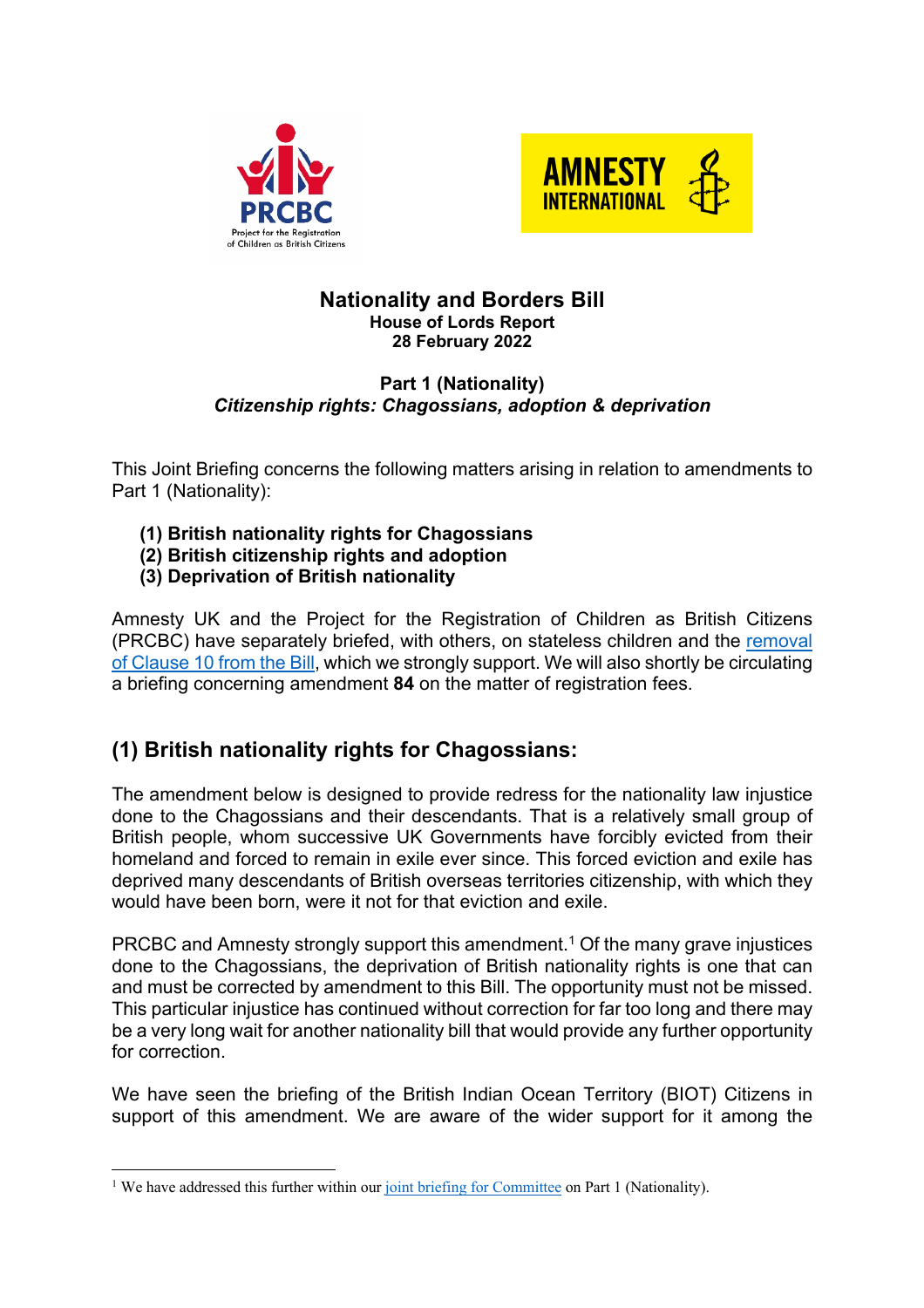Chagossian and other communities, individuals and organisations. We urge peers to support this amendment.

BARONESS LISTER OF BURTERSETT LORD RAMSBOTHAM BARONESS ALTMANN BARONESS LUDFORD **1** After Clause 4, Insert the following new Clause— "**Provision for Chagos Islanders to acquire British nationality**  (1) Part 2 of the British Nationality Act 1981 (British overseas territories citizenship) is amended as follows. (2) After section 17H (as inserted by section7), insert— "**17I Acquisition by registration: descendants of those born in British Indian Ocean Territory** (1) A person is entitled to be registered as a British overseas territories citizen on an application made under this section if they are a direct descendant of a person ("P") who was a citizen of the United Kingdom and Colonies by virtue of P's birth in the British Indian Ocean Territory or, prior to 8 November 1965, in those islands designated as the British Indian Ocean Territory on that date. (2) An application under this section must be made before the date specified in subsection (3). (3) The specified date means— (a) in the case of a person aged 18 years or over on the date of coming into force of this section, five years after the date of coming into force of this section, or (b) in the case of a person under the age of 18 years on the date of coming into force of this section or born within 4 years of that date, before they reach the age of 23 years. (4) A person who is being registered as a British overseas territories citizen under this section is also entitled to be registered as a British citizen. (5) No charge or fee may be imposed for registration under this section."" *Member's explanatory statement This amendment would allow anyone who is descended from a person born before 1983 on the British Indian Ocean Territory to register as a British overseas territories citizen. They may also register as a British citizen at the same time. Both applications would be free of charge. The application must be submitted within 5 years, or in the case of a minor born before the date of coming into force or born within 4 years of that date, before they reach 23 years old.*

### **(2) British citizenship and adoption:**

The amendment below is designed to align British nationality law and adoption law. It is specifically concerned with the situation in which a child adopted by a British citizen turns 18 before the adoption is finalised.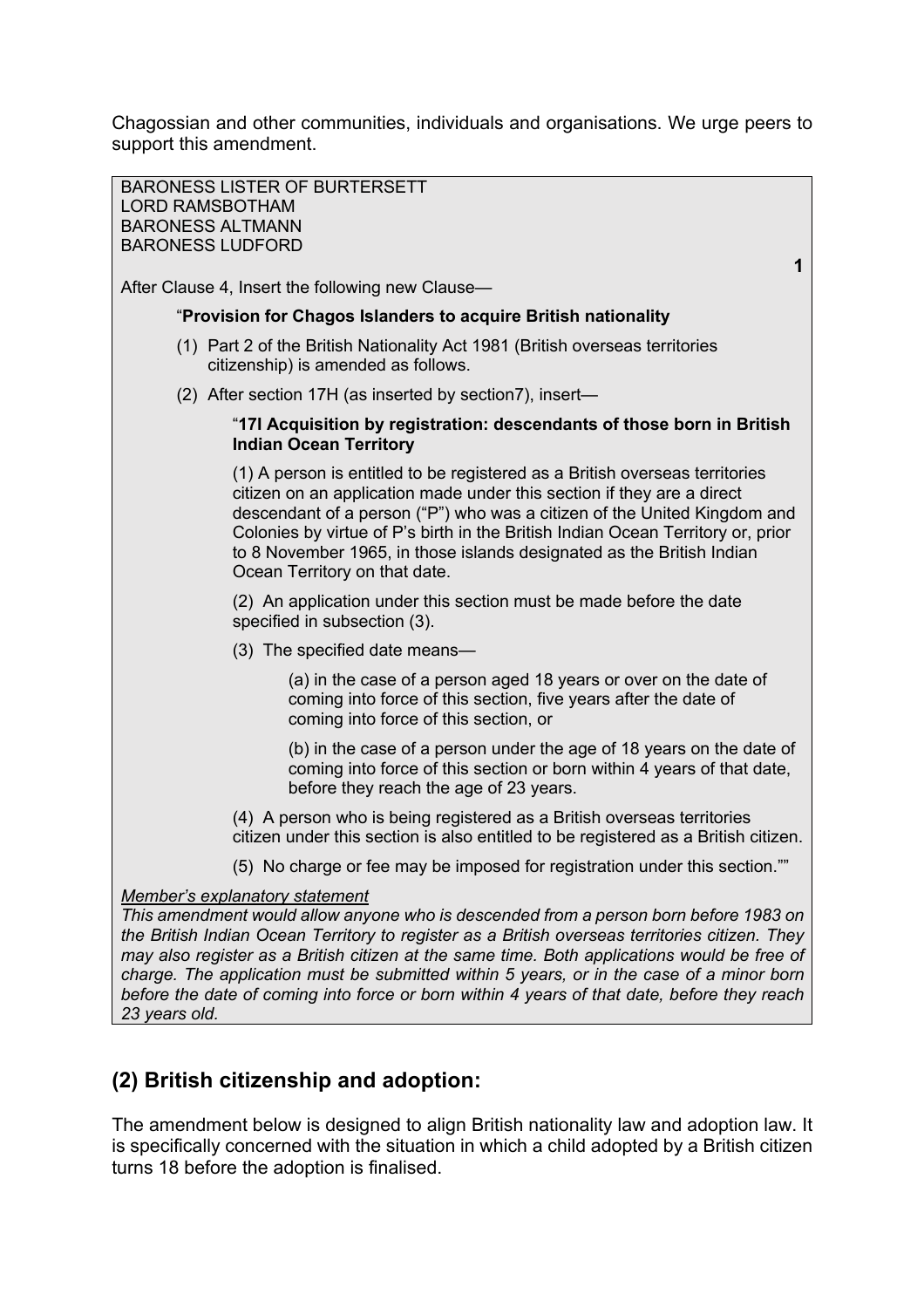The underlying purpose to the British Nationality Act 1981 in relation to adoption<sup>2</sup> is to ensure that British citizenship is acquired by children adopted by British citizens. That purpose is currently undermined in the case of the few children who reach adulthood before the adoption is finalised by order of the court. We support this amendment to fulfil the underlying purpose of the 1981 Act.

LORD RUSSELL OF LIVERPOOL BARONESS HAMWEE LORD TRIESMAN **2** Clause 7, Page 9, line 36, at end insert— "(1A) In section1 (acquisition by birth or adoption), in subsection (5)— (a) in paragraph (a), for "minor" substitute "person", and (b) after paragraph (b), for "that minor shall" substitute "that person or minor (as the case may be) shall"." *Member's explanatory statement This amendment seeks to bring British nationality law in line with adoption law in England and Wales. In those nations, an adoption order made by a court may be made where a child has reached the age of 18 but is not yet 19. Yet such an adoption order currently only confers British citizenship automatically where the person adopted is under 18 on the day the order is made.* 

# **(3) Deprivation of British nationality**

There are various amendments tabled concerning powers of deprivation. Among these amendments are three distinct objectives:

- (1) to remove from the Bill the power in Clause 9 to deprive a British person of their citizenship without informing them;
- (2) to leave in the Bill the power in Clause 9 to deprive a British person of their citizenship without informing them but to limit its use; and
- (3) to remove the power to deprive a British person of their citizenship save in cases where that citizenship was obtained by fraud.

As regards these three objectives and the amendments to which they relate:

PRCBC and Amnesty strongly support the removal of Clause 9 from the Bill (as tabled by Baroness D'Souza, Lord Rosser and Lord Paddick, amendment **20**).3 However, we do not think this goes far enough.

We have generally supported those peers from across the House, including Government back benches, who have sought to significantly reduce the current powers of deprivation. These powers have been greatly extended over the last two decades – both in their reach and their use.

<sup>&</sup>lt;sup>2</sup> Section 1(5), British Nationality Act 1981

<sup>&</sup>lt;sup>3</sup> We have addressed this more fully in our joint briefing for Committee on Deprivation.